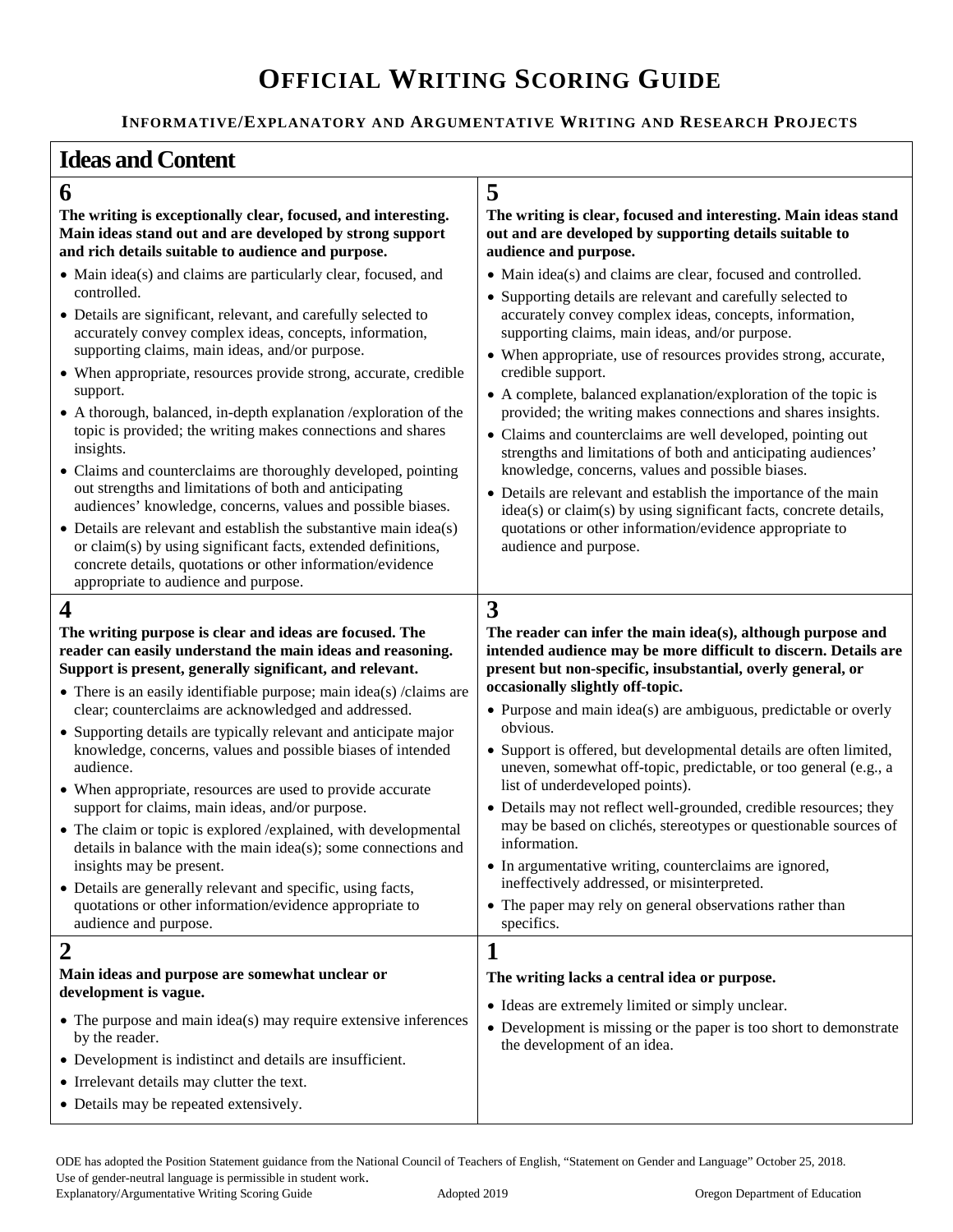| Organization                                                                                                                                                                                                                          |                                                                                                                                                                                                                |
|---------------------------------------------------------------------------------------------------------------------------------------------------------------------------------------------------------------------------------------|----------------------------------------------------------------------------------------------------------------------------------------------------------------------------------------------------------------|
| 6                                                                                                                                                                                                                                     | 5                                                                                                                                                                                                              |
| The organization enhances the central idea(s) and its<br>development. The order and structure are compelling and<br>move the reader through the text easily.                                                                          | The organization enhances the central idea(s) and its<br>development. The order and structure are strong and move<br>the reader through the text.                                                              |
| • Sequencing and paragraph breaks are effective, perhaps<br>creative; the organizational structure fits the topic, and the<br>writing is easy to follow.                                                                              | • Sequencing and paragraph breaks are effective; the<br>organizational structure fits the topic, and the writing is easy to<br>follow.                                                                         |
| • The beginning is strong, inviting and draws the reader in; the<br>conclusion provides a solid, satisfying sense of resolution or<br>closure which clearly supports the claims, arguments,<br>information or explanations presented. | • The beginning is inviting and draws the reader in; the<br>conclusion provides a satisfying sense of resolution or closure<br>which supports the claims, arguments, information or<br>explanations presented. |
| • Transitions are smooth, effective and varied among all                                                                                                                                                                              | • Transitions are smooth and effective with some variety among                                                                                                                                                 |
| elements (sentences, paragraphs, ideas).                                                                                                                                                                                              | sentences, paragraphs, and ideas.                                                                                                                                                                              |
| • Details help to clarify the relationships between and among<br>claims, counterclaims, information and explanations and fit<br>where placed to illuminate or amplify assertions presented.                                           | • Details help to clarify the relationships between and among<br>claims, counterclaims, information and explanations and fit<br>where placed.                                                                  |
| • Connections to source materials, where used, flow naturally                                                                                                                                                                         | • Connections to source materials, where used, flow naturally and                                                                                                                                              |
| and create a sense of continuity within the piece.                                                                                                                                                                                    | create a sense of continuity within the piece.                                                                                                                                                                 |
| $\overline{\mathbf{4}}$                                                                                                                                                                                                               | 3                                                                                                                                                                                                              |
| Organization is clear and coherent. Order and structure are<br>present, but may seem formulaic or somewhat predictable.                                                                                                               | An attempt has been made to organize the writing; however,<br>the overall structure is inconsistent, skeletal, or too rigid.                                                                                   |
| • Sequencing and paragraph breaks are clear and contribute to                                                                                                                                                                         | • Some sequencing and paragraph breaks are used, but the order                                                                                                                                                 |
| the logic and sense of the piece.                                                                                                                                                                                                     | or the relationship among ideas may be unclear.                                                                                                                                                                |
| • The beginning is recognizable, developed and introduces the<br>main ideas, claims or arguments, but may be perfunctory.                                                                                                             | • The beginning may be either undeveloped or too obvious (e.g.,<br>"My topic is").                                                                                                                             |
| • The conclusion supports the argument, claims, information or<br>explanation presented, and follows a logical progression in                                                                                                         | • The conclusion may be a summary or repetition of details<br>presented (e.g. "These are all the reasons that")                                                                                                |
| wrapping up the topic.<br>• The body is easy to follow with details that fit where placed to<br>support the arguments, information or explanations used.                                                                              | • The body provides supporting details, but their placement may<br>not directly support the arguments, information or explanations<br>used.                                                                    |
| • Connections to source materials, where used, are integrated<br>into the writing.                                                                                                                                                    | • The organization may lapse in some places, while being clear in<br>others.                                                                                                                                   |
| • Transitional strategies are used adequately, with some variety,<br>to clarify the relationships between and among ideas.                                                                                                            | • Some transitions work, but the same few transitional devices<br>(e.g., coordinating conjunctions, numbering, etc.) may be                                                                                    |
| $\blacktriangle$                                                                                                                                                                                                                      | overused; transitions may at times be missing.<br>$\blacktriangleleft$                                                                                                                                         |
|                                                                                                                                                                                                                                       | $\bf{l}$                                                                                                                                                                                                       |
| The writing lacks a clear organizational structure. An<br>occasional organizational device is discernible; however, the<br>writing is either difficult to follow and the reader has to                                                | The writing lacks coherence; organization seems haphazard<br>and disjointed. Even after rereading, the reader remains<br>confused.                                                                             |
| reread substantial portions, or the piece is simply too short                                                                                                                                                                         | • Paragraph breaks, if used, are arbitrary and sequencing is                                                                                                                                                   |
| to demonstrate organizational skills.                                                                                                                                                                                                 | unclear.                                                                                                                                                                                                       |
| • Some attempts are made at sequencing, but the order or the                                                                                                                                                                          | • There may be no identifiable beginning, body and/or ending.                                                                                                                                                  |
| relationship among ideas, claims, information and arguments                                                                                                                                                                           | • Transitions tend to be absent or ineffective.                                                                                                                                                                |
| is frequently unclear<br>• The beginning, body, and/or conclusion may be missing or                                                                                                                                                   | • The overall pacing of the piece is consistently awkward; the                                                                                                                                                 |
| extremely undeveloped.<br>• In general, transitions are absent, ineffective or overused so                                                                                                                                            | reader feels either mired down in trivia or rushed along too<br>rapidly.                                                                                                                                       |
| that ideas, claims, information or arguments appear as lists or<br>seem to be unrelated to each other.                                                                                                                                | • The lack of organization ultimately obscures or distorts the<br>main idea(s), claims, information or arguments.                                                                                              |
| • When supporting details are used, they seem to be out of order<br>or misplaced within the piece, leaving the reader frequently<br>confused.                                                                                         |                                                                                                                                                                                                                |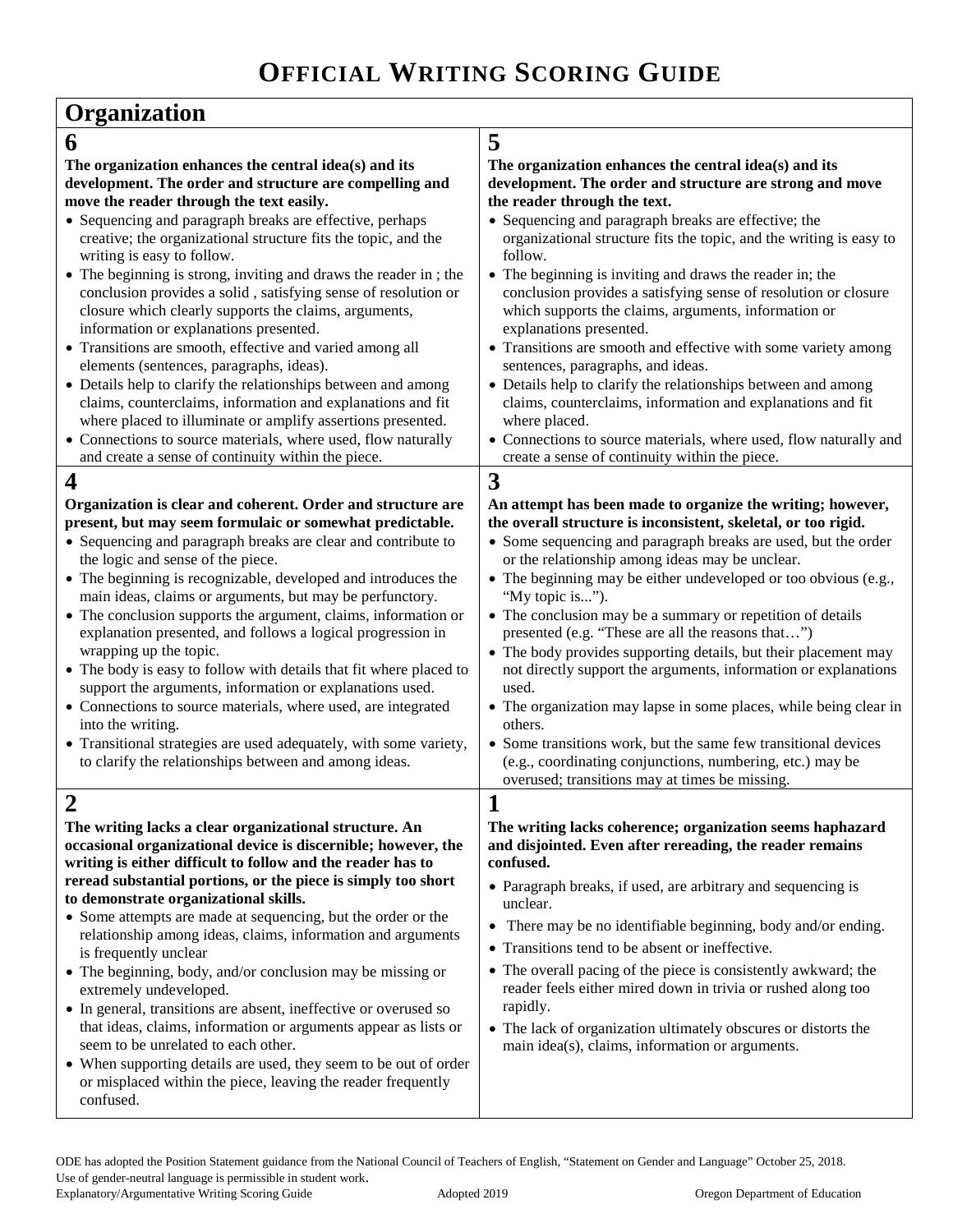Г

| <b>Voice</b>                                                                                                                                                                                                                                                                                                                                                                                                                                                                                                                                                                                                                                                                                                                                                                                                                                                                                                                                                                |                                                                                                                                                                                                                                                                                                                                                                                                                                                                                                                                                                                                                                                                                                                                                                                                                                                                                                                               |
|-----------------------------------------------------------------------------------------------------------------------------------------------------------------------------------------------------------------------------------------------------------------------------------------------------------------------------------------------------------------------------------------------------------------------------------------------------------------------------------------------------------------------------------------------------------------------------------------------------------------------------------------------------------------------------------------------------------------------------------------------------------------------------------------------------------------------------------------------------------------------------------------------------------------------------------------------------------------------------|-------------------------------------------------------------------------------------------------------------------------------------------------------------------------------------------------------------------------------------------------------------------------------------------------------------------------------------------------------------------------------------------------------------------------------------------------------------------------------------------------------------------------------------------------------------------------------------------------------------------------------------------------------------------------------------------------------------------------------------------------------------------------------------------------------------------------------------------------------------------------------------------------------------------------------|
| 6<br>The writer has chosen a voice appropriate for the topic,<br>purpose, and audience, establishing and maintaining an<br>objective tone and level of formality consistent with norms in<br>the discipline. The writer demonstrates deep commitment to<br>the topic, and there is an exceptional sense of "writing to be<br>read."<br>• An appropriate level of formality is employed based on topic<br>and purpose consistent with norms of the discipline.<br>• Drawing on an exceptionally strong sense of audience, the<br>writer focuses on communicating the message most effectively.<br>The reader may discern the writer behind the words and feel a<br>sense of interaction.<br>• When appropriate, the topic comes to life with originality,<br>liveliness, honesty, conviction or excitement. In pieces that<br>require a higher degree of formality, conviction and focus show<br>the desire to communicate clearly and directly with the chosen<br>audience. | 5<br>The writer has chosen a voice appropriate for the topic,<br>purpose, and audience, establishing and maintaining an<br>objective tone and level of formality consistent with norms in<br>the discipline. The writer demonstrates commitment to the<br>topic, and there is a sense of "writing to be read."<br>• An appropriate level of formality is employed based on topic<br>and purpose consistent with norms of the discipline.<br>• The writing shows a strong sense of audience and a desire to<br>communicate the message effectively. The reader may discern<br>the writer behind the words and feel a sense of interaction.<br>• The writing may show originality, liveliness, honesty, or<br>conviction, appropriate to the topic and purpose.<br>• In pieces that require a higher degree of formality, the writer's<br>conviction and focus are communicated clearly and directly<br>through style and tone. |
| $\boldsymbol{4}$<br>The writer seems committed to the topic, and there may be a<br>sense of "writing to be read." In places, the writing is<br>expressive, engaging, or sincere and establishes a formal style<br>and objective tone appropriate to the audience, purpose and<br>topic.<br>• An appropriate level of style and tone is generally consistent<br>with topic and purpose.<br>• The writer seems to be aware of audience but may not<br>consistently employ and maintain an appropriate level of<br>closeness to or distance from the audience.<br>• The writing may show liveliness, sincerity, or conviction but<br>may be either inappropriately casual or personal, or<br>inappropriately formal and stiff at times.                                                                                                                                                                                                                                        | 3<br>The writer's commitment to the topic seems inconsistent. A<br>sense of the writer may emerge at times; however, the voice is<br>either inappropriately personal or inappropriately<br>impersonal.<br>• There is a limited sense of audience; the writer's awareness of<br>the reader is unclear.<br>• An occasional sense of the writer appears behind the words;<br>however, the voice may shift or disappear a line or two later<br>and the writing become somewhat mechanical.<br>• The ability to shift to a more objective voice when necessary<br>seems limited.<br>• The voice, style, and tone may vary within the piece as<br>understanding of audience and purpose shifts.                                                                                                                                                                                                                                     |
| $\overline{2}$<br>The writing provides little sense of involvement or<br>commitment. There is no evidence that the writer has<br>considered audience, topic and/or purpose in selecting style<br>and tone.<br>• The writer seems to be minimally engaged with a largely flat,<br>lifeless, stiff, or mechanical voice.<br>• The style and tone may be overly informal and personal for the<br>topic and purpose.<br>• Audience awareness is lacking with little sense of "writing to<br>be read."<br>• The writing does not adhere to norms in the discipline for style<br>and tone.                                                                                                                                                                                                                                                                                                                                                                                        | The writing seems to lack a sense of involvement or<br>commitment.<br>• The writing is flat and lifeless.<br>• Audience awareness is lacking with no sense of "writing to be<br>read."<br>• There is no sense of interaction between writer and reader; the<br>writing does not involve or engage the reader.<br>• The writing does not adhere to norms in the discipline for style<br>and tone.                                                                                                                                                                                                                                                                                                                                                                                                                                                                                                                              |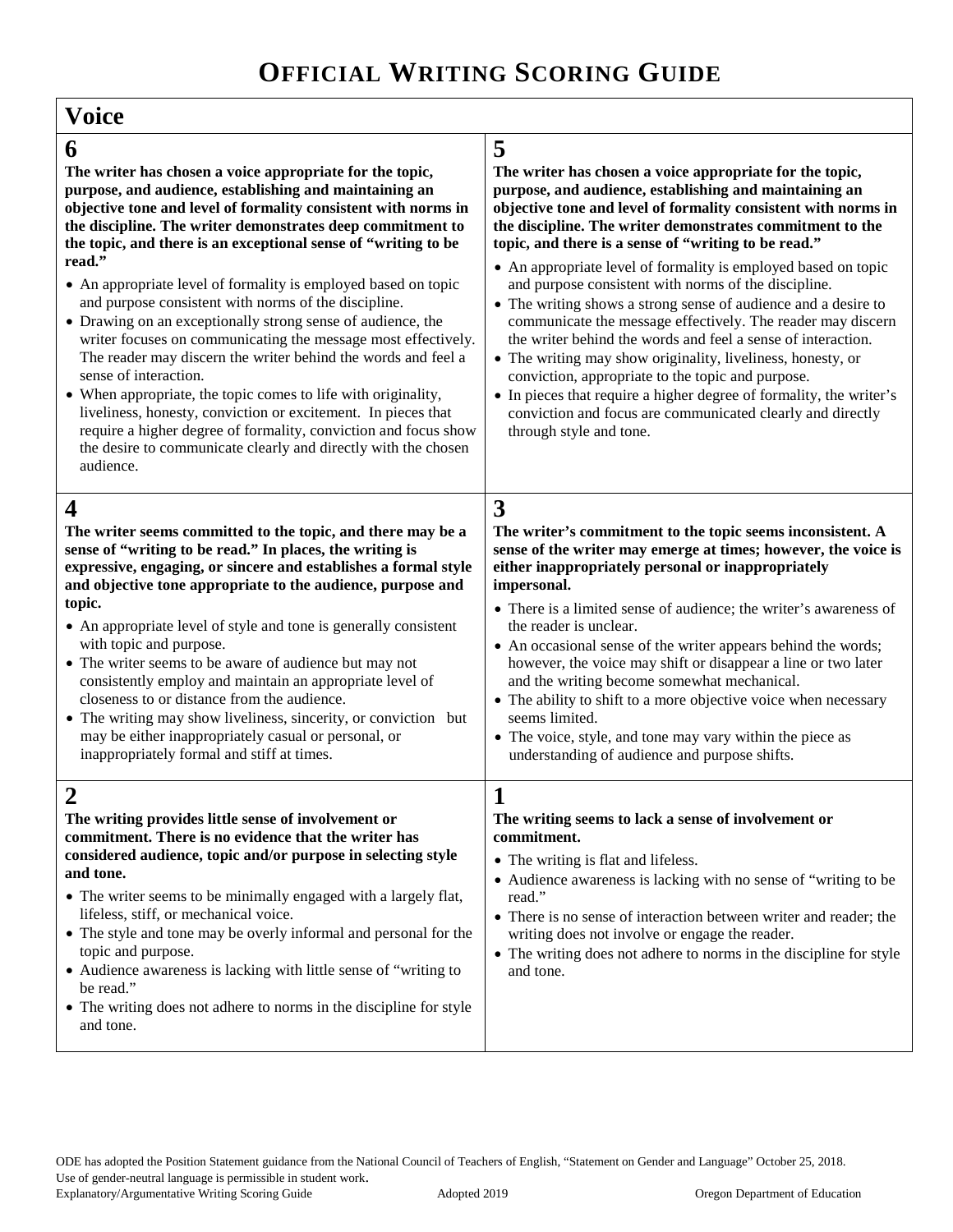| <b>Word Choice</b>                                                                                                                                                                                                                                                                                                                                                                                                                                                                                                                                                                                 |                                                                                                                                                                                                                                                                                                                                                                                                                                                                                                                                                                                                                                                                                                                                 |
|----------------------------------------------------------------------------------------------------------------------------------------------------------------------------------------------------------------------------------------------------------------------------------------------------------------------------------------------------------------------------------------------------------------------------------------------------------------------------------------------------------------------------------------------------------------------------------------------------|---------------------------------------------------------------------------------------------------------------------------------------------------------------------------------------------------------------------------------------------------------------------------------------------------------------------------------------------------------------------------------------------------------------------------------------------------------------------------------------------------------------------------------------------------------------------------------------------------------------------------------------------------------------------------------------------------------------------------------|
| 6                                                                                                                                                                                                                                                                                                                                                                                                                                                                                                                                                                                                  | 5                                                                                                                                                                                                                                                                                                                                                                                                                                                                                                                                                                                                                                                                                                                               |
| Words convey the intended message in an exceptionally<br>interesting, precise, and natural way appropriate to audience<br>and purpose. The writer employs a rich, broad range of<br>words which have been carefully chosen and thoughtfully<br>placed for impact.                                                                                                                                                                                                                                                                                                                                  | Words convey the intended message in an interesting, precise,<br>and natural way appropriate to audience and purpose. The<br>writer employs a broad range of words which have been<br>carefully chosen and thoughtfully placed for impact.                                                                                                                                                                                                                                                                                                                                                                                                                                                                                      |
| • Accurate, strong, specific, powerful words energize the<br>writing.<br>• Vocabulary is striking and varied, using domain specific<br>words, phrases, and jargon that enhance the overall message.<br>• Carefully selected words, phrases and academic language<br>create cohesion and clarify relationships among information,<br>claims/counterclaims, reasons, and evidence.<br>• Words evoke strong images and thoughtfully constructed<br>figurative language conveys significant details.                                                                                                   | • Accurate, specific word choices energize the writing.<br>• Vocabulary is varied, using domain specific words, phrases, and<br>jargon that enhance the overall message.<br>• Carefully selected words, phrases and academic language create<br>cohesion and clarify relationships among information,<br>claims/counterclaims, reasons, and evidence.<br>• Words evoke clear images and figurative language, when used,<br>is carefully crafted to enhance understanding.                                                                                                                                                                                                                                                       |
| $\boldsymbol{4}$                                                                                                                                                                                                                                                                                                                                                                                                                                                                                                                                                                                   | 3                                                                                                                                                                                                                                                                                                                                                                                                                                                                                                                                                                                                                                                                                                                               |
| Words effectively convey the intended message. The writer<br>employs a variety of words that are functional and<br>appropriate to audience and purpose.<br>• Domain-specific vocabulary is used with words that are<br>functional and precise.<br>• Academic language is used accurately to convey information<br>or make claims/counterclaims, arguments or explanations.<br>• Technical language or jargon, when used, does not overwhelm<br>the message or confuse the reader.<br>• Clichés are generally avoided and some carefully selected<br>metaphors, similes, and analogies may be used. | Language lacks precision and variety, or may be<br>inappropriate to audience and purpose in places. The writer<br>does not employ a variety of words, producing a sort of<br>"generic" paper filled with familiar words and phrases.<br>• Selected words work, but rarely capture the reader's interest.<br>• Expression seems mundane and general or attempts at colorful<br>language seem overdone or forced.<br>• Words are accurate for the most part, although misused words<br>may occasionally appear, and technical language or jargon may<br>be overused or inappropriately used.<br>• Clichés and overused expressions appear frequently.<br>• The text may be too short to demonstrate variety in word<br>selection. |
| $\overline{2}$<br>Language is monotonous and/or misused, detracting from<br>the meaning and impact.<br>• Words are colorless, flat or imprecise and domain-specific<br>vocabulary is missing or misused.<br>• Worn expressions and clichés detract from the message.<br>• Non-specific, general words are used where technical<br>language would help convey the meaning more precisely.                                                                                                                                                                                                           | $\mathbf{1}$<br>The writing shows an extremely limited vocabulary or is so<br>filled with misuses of words that the meaning is obscured.<br>Only the most general kind of message is communicated<br>because of vague or imprecise language.<br>• General, vague words fail to communicate.<br>• The range of words used is extremely limited.<br>• Some words simply do not fit the text; they seem imprecise,<br>inadequate, or just plain wrong.                                                                                                                                                                                                                                                                             |
|                                                                                                                                                                                                                                                                                                                                                                                                                                                                                                                                                                                                    |                                                                                                                                                                                                                                                                                                                                                                                                                                                                                                                                                                                                                                                                                                                                 |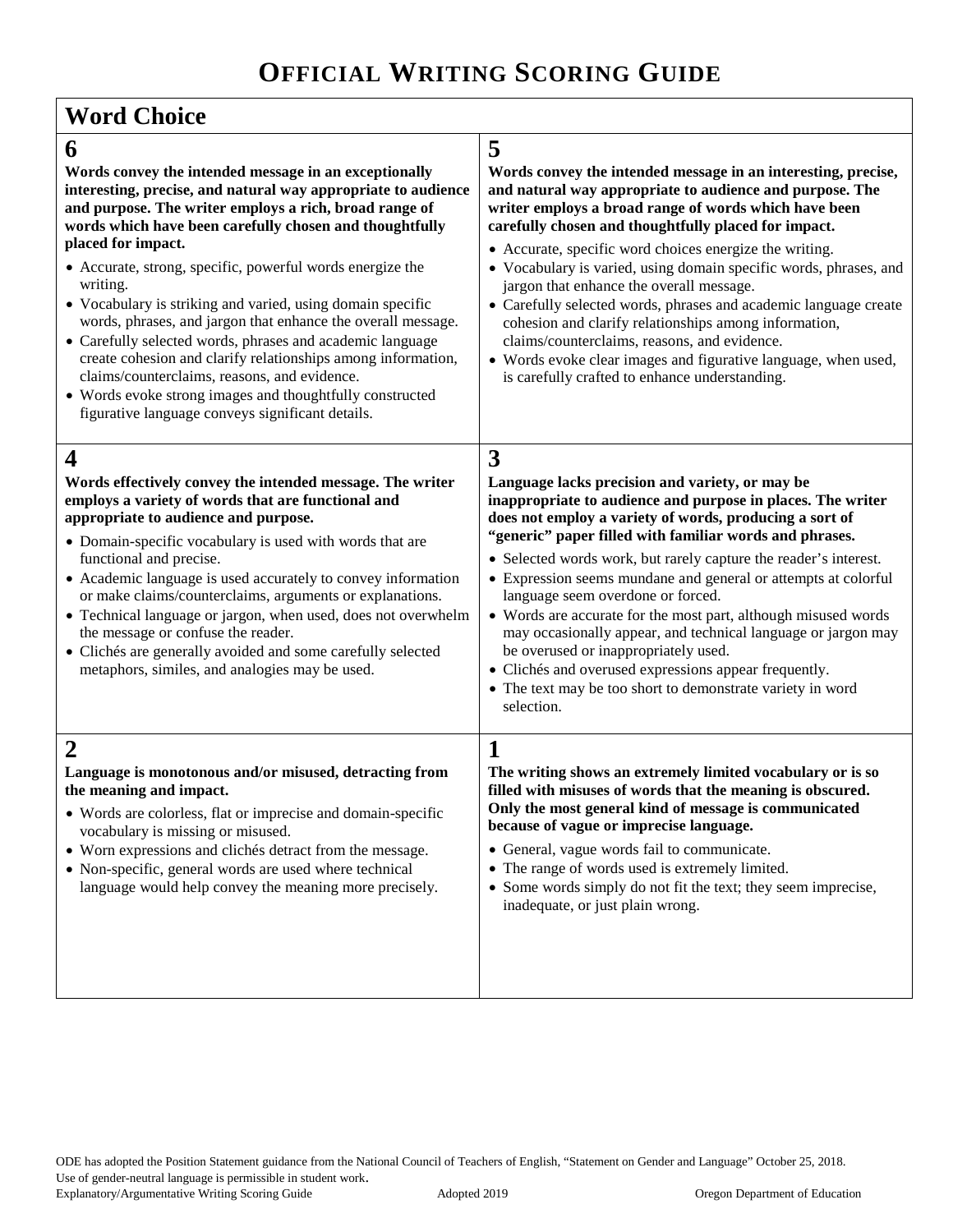| <b>Sentence Fluency</b>                                                                                                                                                                                                                                                                                                                                                                                                                                                                                                                                                                                                                                                                                                                                                                                                                                                                                                                                                                                                                                                                                                                                                    |                                                                                                                                                                                                                                                                                                                                                                                                                                                                                                                                                                                                                                                                                                                                                                                                                                                                                                                                                                                            |  |
|----------------------------------------------------------------------------------------------------------------------------------------------------------------------------------------------------------------------------------------------------------------------------------------------------------------------------------------------------------------------------------------------------------------------------------------------------------------------------------------------------------------------------------------------------------------------------------------------------------------------------------------------------------------------------------------------------------------------------------------------------------------------------------------------------------------------------------------------------------------------------------------------------------------------------------------------------------------------------------------------------------------------------------------------------------------------------------------------------------------------------------------------------------------------------|--------------------------------------------------------------------------------------------------------------------------------------------------------------------------------------------------------------------------------------------------------------------------------------------------------------------------------------------------------------------------------------------------------------------------------------------------------------------------------------------------------------------------------------------------------------------------------------------------------------------------------------------------------------------------------------------------------------------------------------------------------------------------------------------------------------------------------------------------------------------------------------------------------------------------------------------------------------------------------------------|--|
| 6<br>The writing has an effective flow and rhythm. Sentences<br>show a high degree of craftsmanship, with consistently<br>strong and varied syntax that makes expressive oral<br>reading easy and enjoyable.<br>• There is a natural, fluent cadence and sound that glides easily<br>along from one sentence to the next.<br>• Syntactic variety is strong with sentence structure, length,<br>and beginnings that add interest to the text.<br>• Sentence structure enhances meaning by drawing attention to<br>key ideas or reinforcing relationships among ideas.<br>• Varied sentence patterns create an effective combination of<br>power and grace.<br>• Syntactic control is strong; if used, fragments work well and<br>dialogue sounds natural.                                                                                                                                                                                                                                                                                                                                                                                                                   | 5<br>The writing has an easy flow and rhythm. Sentences are<br>carefully crafted, with strong and varied syntax that makes<br>expressive oral reading easy and enjoyable.<br>• There is a natural, fluent sound that glides along with one<br>sentence flowing into the next.<br>• Variation in sentence structure, length, and beginnings adds<br>interest to the text.<br>• Sentence structure enhances meaning and is well-controlled.<br>• If used, fragments and dialogue work well.                                                                                                                                                                                                                                                                                                                                                                                                                                                                                                  |  |
| $\overline{\bf 4}$<br>The writing flows with mostly fluid connections between<br>phrases or sentences. Sentence patterns are somewhat<br>varied, contributing to ease in oral reading.<br>• The writing has a natural sound and the reader can move<br>easily through the piece.<br>• There is some syntactic variety with adequate variation in<br>sentence length beginnings, connectives and rhythm.<br>• Control of simple sentence structures is strong, but control<br>over more complex sentences varies; fragments, if present,<br>are usually effective.<br>• Some lapses in stylistic control may occur; dialogue, if used,<br>sounds natural for the most part.<br>$\overline{2}$<br>The writing tends to be either choppy or rambling.<br>Awkward constructions often force the reader to slow down<br>or reread.<br>• Significant portions of the text are difficult to follow or read<br>aloud.<br>• Sentence patterns lack variety (e.g., subject-verb or subject-<br>verb-object).<br>• There are significant numbers of awkward, choppy,<br>rambling, or incorrect sentence constructions.<br>• Text may be too short to demonstrate variety and control. | 3<br>The writing tends to be mechanical rather than fluid.<br>Occasional awkward constructions may force the reader to<br>slow down or reread.<br>• Some passages invite fluid oral reading but others do not.<br>• Sentence structure, length, and beginnings show some variety,<br>although they may become repetitive.<br>• Simple sentence structures work well, but there is little control<br>over more complex sentences.<br>• Sentences are functional but may lack energy.<br>• Recurrent lapses in stylistic control occur; fragments and<br>dialogue, when used, may be ineffective.<br>1<br>The writing is difficult to follow or to read aloud. Sentences<br>tend to be incomplete, rambling, or very awkward.<br>• The text does not invite—and may not even permit—smooth<br>oral reading.<br>• Confusing word order and syntax is often jarring and irregular.<br>• Sentence structure frequently obscures meaning.<br>• Sentences are disjointed, confusing, or rambling. |  |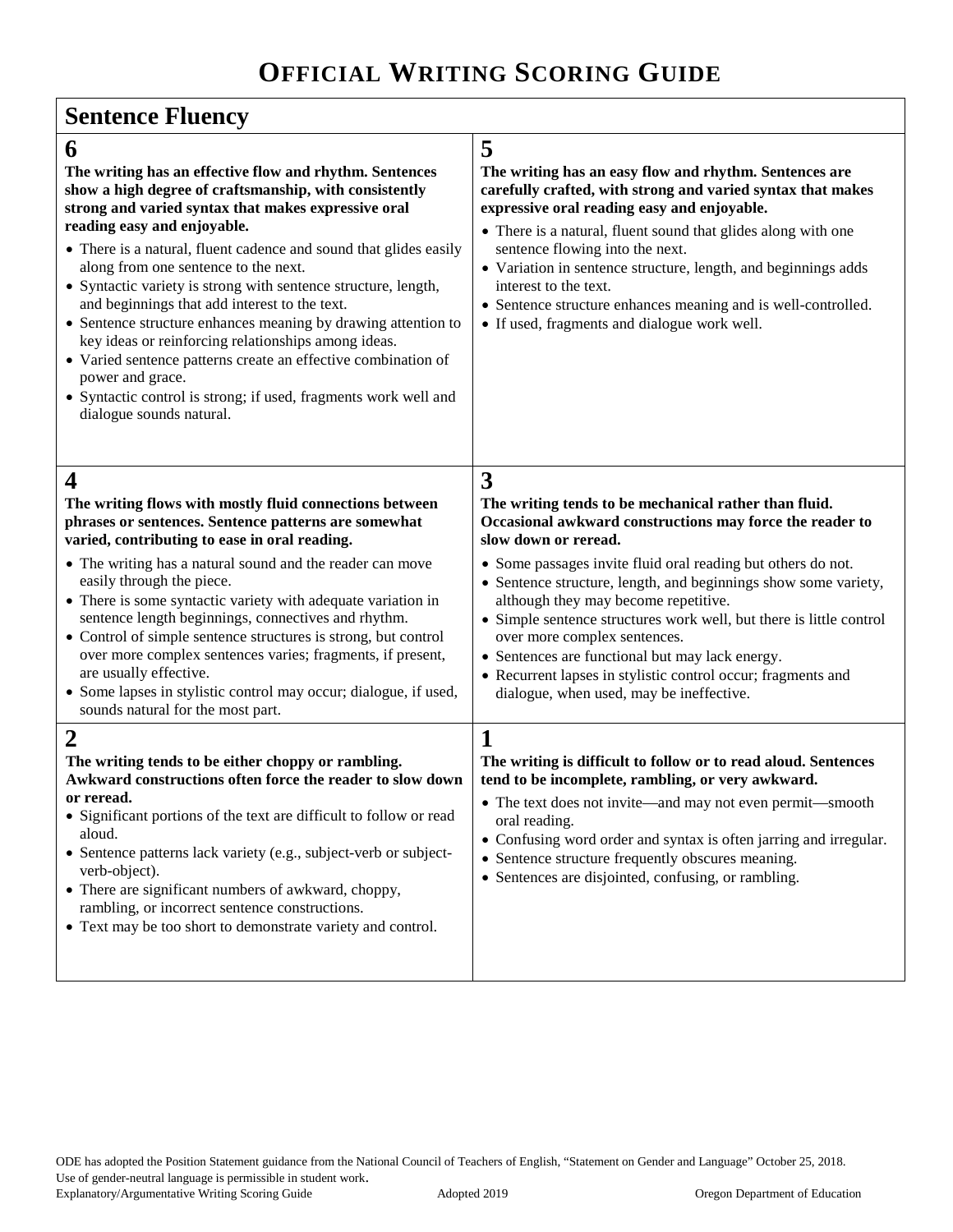# **OFFICIAL WRITING SCORING GUIDE**

| <b>Conventions</b>                                                                                                                                                                                                                                                                                                                                                                                                                                                                                                                                                                                                                                                                                                                                                                                                                                            |                                                                                                                                                                                                                                                                                                                                                                                                                                                                                                                                                                                                                                                                                                                                                          |  |
|---------------------------------------------------------------------------------------------------------------------------------------------------------------------------------------------------------------------------------------------------------------------------------------------------------------------------------------------------------------------------------------------------------------------------------------------------------------------------------------------------------------------------------------------------------------------------------------------------------------------------------------------------------------------------------------------------------------------------------------------------------------------------------------------------------------------------------------------------------------|----------------------------------------------------------------------------------------------------------------------------------------------------------------------------------------------------------------------------------------------------------------------------------------------------------------------------------------------------------------------------------------------------------------------------------------------------------------------------------------------------------------------------------------------------------------------------------------------------------------------------------------------------------------------------------------------------------------------------------------------------------|--|
| 6<br>The writing demonstrates exceptionally strong command of<br>standard writing conventions (e.g., punctuation, spelling,<br>capitalization, grammar and usage) and uses them<br>effectively to enhance communication. Errors are so few and<br>so minor that the reader can easily skim right over them<br>unless specifically searching for them.<br>• There is a strong command of conventions; manipulation of<br>conventions may occur for stylistic effect.<br>• Punctuation is strong, effective and guides the reader through<br>the text.<br>• Spelling is consistently correct, even for more difficult words.<br>• Grammar and usage are correct and contribute to clarity and<br>style.<br>• A wide range of conventions is used in a sufficiently long and<br>complex piece to demonstrate skill.<br>• There is little or no need for editing. | 5<br>The writing demonstrates strong control of standard<br>writing conventions (e.g., punctuation, spelling,<br>capitalization, grammar and usage) and uses them<br>effectively to enhance communication. Errors are few and<br>minor. Conventions support readability.<br>• Strong control of conventions is evident.<br>• Effective use of punctuation guides the reader through the<br>text.<br>• Spelling is correct, even for most difficult words.<br>• Capitalization errors, if any, are minor.<br>• Correct grammar and usage contribute to clarity and style.<br>• The text is sufficiently long and complex to demonstrate<br>skill in using a wide range of conventions.<br>• There is little need for editing, and needed edits are minor. |  |
| 4<br>The writing demonstrates control of standard writing<br>conventions (e.g., punctuation, spelling, capitalization,<br>grammar and usage). Errors are infrequent and minor;<br>errors do not impede readability and meaning.<br>• Conventions used are generally correct, demonstrating<br>control, although a limited range may be employed.<br>• End-of-sentence punctuation and internal punctuation is<br>generally correct.<br>• Spelling of common words is generally correct.<br>• Capitalization is generally correct.<br>• Occasional lapses in correct grammar and usage do not distort<br>meaning or confuse the reader.<br>• The need for further editing is moderate and meaning is clear.                                                                                                                                                    | 3<br>The writing demonstrates limited control of standard<br>writing conventions (e.g., punctuation, spelling,<br>capitalization, grammar and usage). Errors begin to<br>impede readability.<br>• Basic conventions are used with some control; however, the<br>text may be too simple or too short to determine mastery.<br>• End-of-sentence punctuation is usually correct while,<br>internal punctuation may contain frequent errors.<br>• Spelling errors, including misspelling of some common<br>words, distract the reader.<br>• Some capitalization errors may occur.<br>• Errors in grammar and usage do not completely block<br>meaning but do distract the reader.<br>• Significant editing is needed.                                       |  |
| ◢<br>The writing demonstrates little control of standard writing<br>conventions. Frequent, significant errors impede readability.<br>• Errors occur in basic conventions.<br>• Many end-of-sentence and internal punctuation errors appear.<br>• Spelling errors, including misspelling of common words,<br>occur frequently, distracting the reader.<br>• Capitalization is inconsistent or is often incorrect.<br>• Errors in grammar and usage interfere with readability and<br>meaning.<br>• The paper would require substantial editing before<br>completion.                                                                                                                                                                                                                                                                                           | 1<br>Numerous errors in usage, spelling, capitalization, and<br>punctuation repeatedly distract the reader and make the<br>text difficult to read. In fact, the severity and frequency of<br>errors are so overwhelming that the reader finds it difficult<br>to focus on the message and must reread for meaning.<br>• Conventions used are very limited and include frequent<br>errors.<br>• Basic punctuation (including end-of-sentence punctuation)<br>tends to be omitted, haphazard, or incorrect.<br>• Spelling errors, including frequent errors in spelling<br>common words, significantly impair readability.<br>• Capitalization appears to be random.<br>• The paper would require extensive editing.                                       |  |